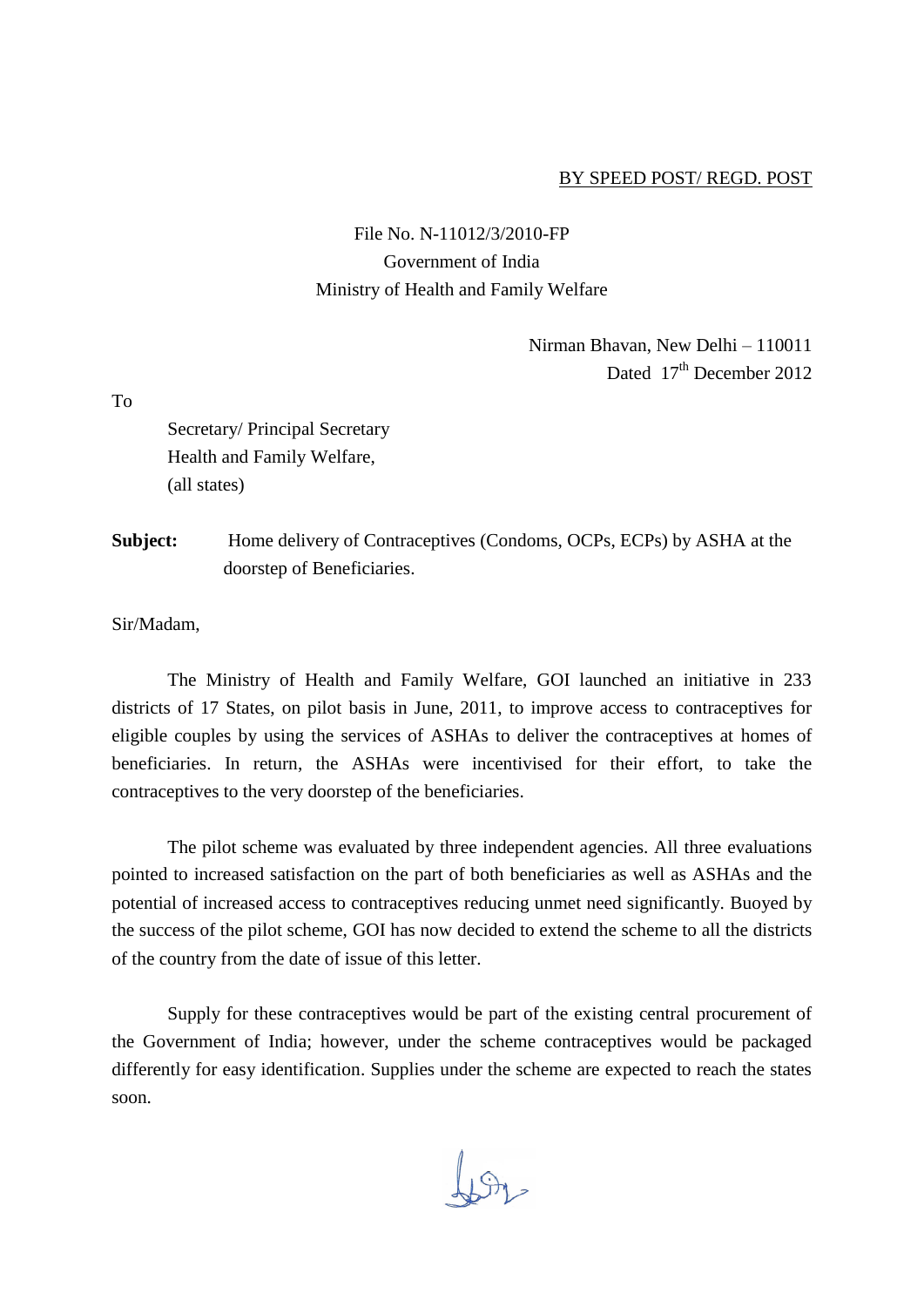The State should put in place a proper mechanism to ensure that necessary steps are taken on priority for further distribution of contraceptives to districts as well as the ASHAs timely and regularly. The detailed guidelines, roles and responsibilities of various personnel and monitoring modalities are given at Annexure I.

Yours faithfully

(Dr. S. K. Sikdar) Deputy Commissioner i/c FP

Copy to:

- 1. Mission Director (all states)
- 2. Dir FW (all states)
- 3. NIC (for uploading on Ministry's website)

Copy for information:

- 1. PS to Hon'ble HFM
- 2. PS to Secretary (HFW)
- 3. PS to AS & MD (NRHM)
- 4. PS to JS (AKP)
- 5. PS to JS (RK)
- 6. Regional Directors (HFW), Govt. of India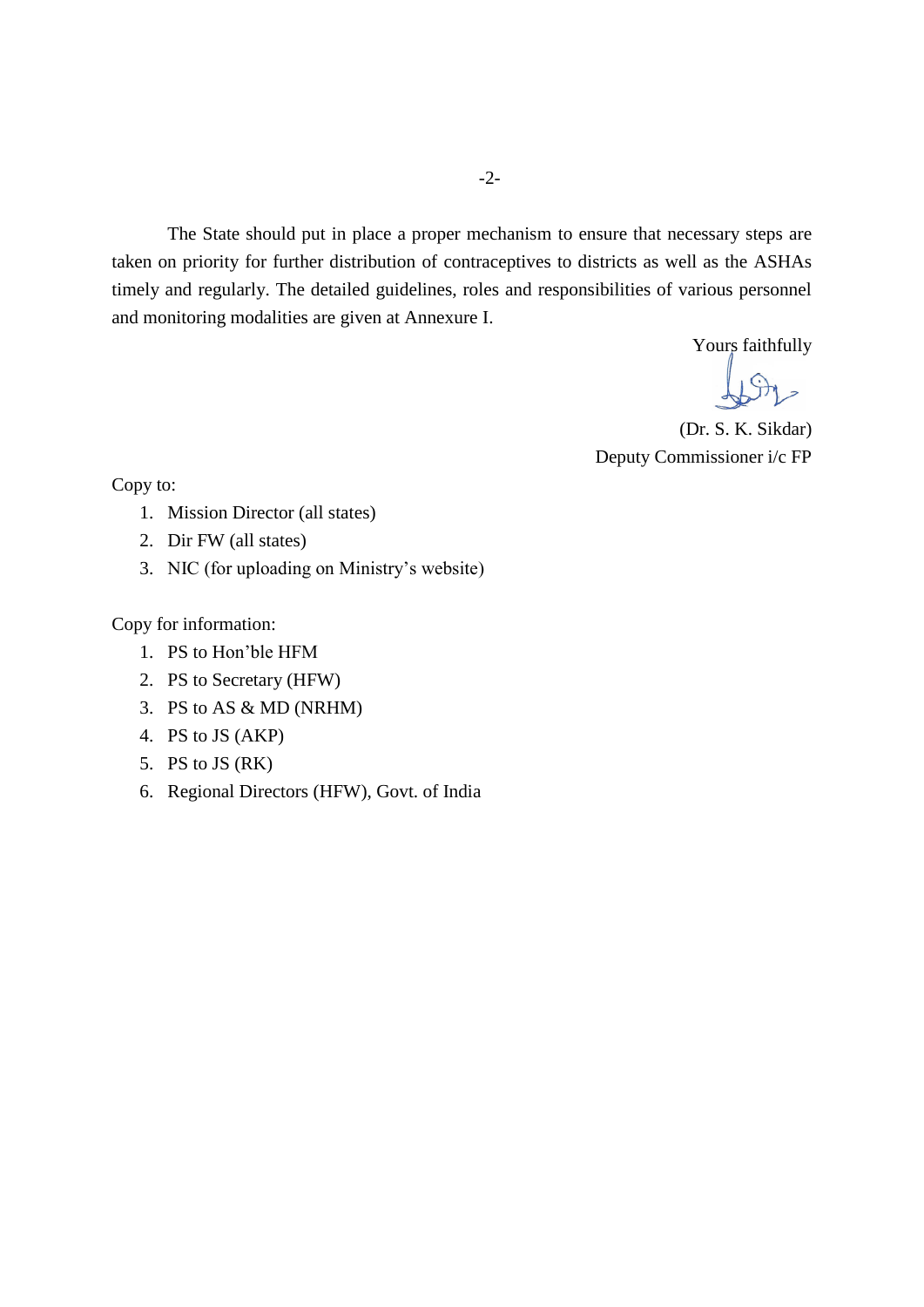### **DETAILED GUIDELINES & MONITORING MODALITIES FOR THE SCHEME OF "HOME DELIVERY OF CONTRACEPTIVES BY ASHAs"**

#### **THE SCHEME:**

- 1. The Scheme would be implemented across all districts of the country.
- 2. Under the scheme ASHA would do home delivery of the contraceptives at the doorstep of beneficiaries.
- 3. The free supply of contraceptives (condoms, OCPs and ECPs) at PHC and Sub-Centre level would stand withdrawn in the light of the new provision of home delivery of contraceptives by ASHA.
- 4. The free supply of contraceptives at CHCs, Sub-Divisional and District level hospitals shall continue as before.
- 5. The supplies under the Scheme would continue to be made by the GOI to the State. The State should put in place a proper mechanism to ensure that necessary steps are taken on priority for further distribution to districts as well as the ASHAs, timely and regularly for appropriate implementation of the Scheme.
- 6. The State should ensure that 25% of the total stock of contraceptives supplied by GOI is kept as buffer before dispatching to districts. Districts, in turn, should keep 10% of the stock received from the State as buffer to tide over any stock outs with ASHAs.
- 7. The State may also ensure that districts do not dispatch the whole year's stock to the ASHAs at one go and replenish their stock strictly on the basis of performance and not on normative basis.
- 8. ASHA would make a list of all the eligible couples of her village mentioning the preferred type of contraception and share the data of users with the sub-centre as well as the PHC, as per proforma attached **(Format A).**
- 9. The ASHA shall collect the consignment/ replenish her stock every month from the Block PHC/ CHC / PHC, as per the system put in place by the State. Monthly meetings could be one of the opportunities to deliver the required stock of contraceptives to ASHAs.
- 10. No transport cost for carrying the contraceptives is admissible as the monthly stock requirement per village would be small enough to be carried in a normal ASHA bag.
- 11. ASHA would charge Re 1/- for a pack of 3 condoms, Re 1/- for a cycle of OCP and Rs 2/- for a pack of one tablet of ECP, from the beneficiaries as an incentive for her efforts.
- 12. These packs would be marked:

*"Government of India supply," "For home delivery by ASHA," "Re 1/- for a pack of 3 condoms" "Re 1/- for a cycle of OCP" "Re 2/- for a pack of one tablet of ECP"*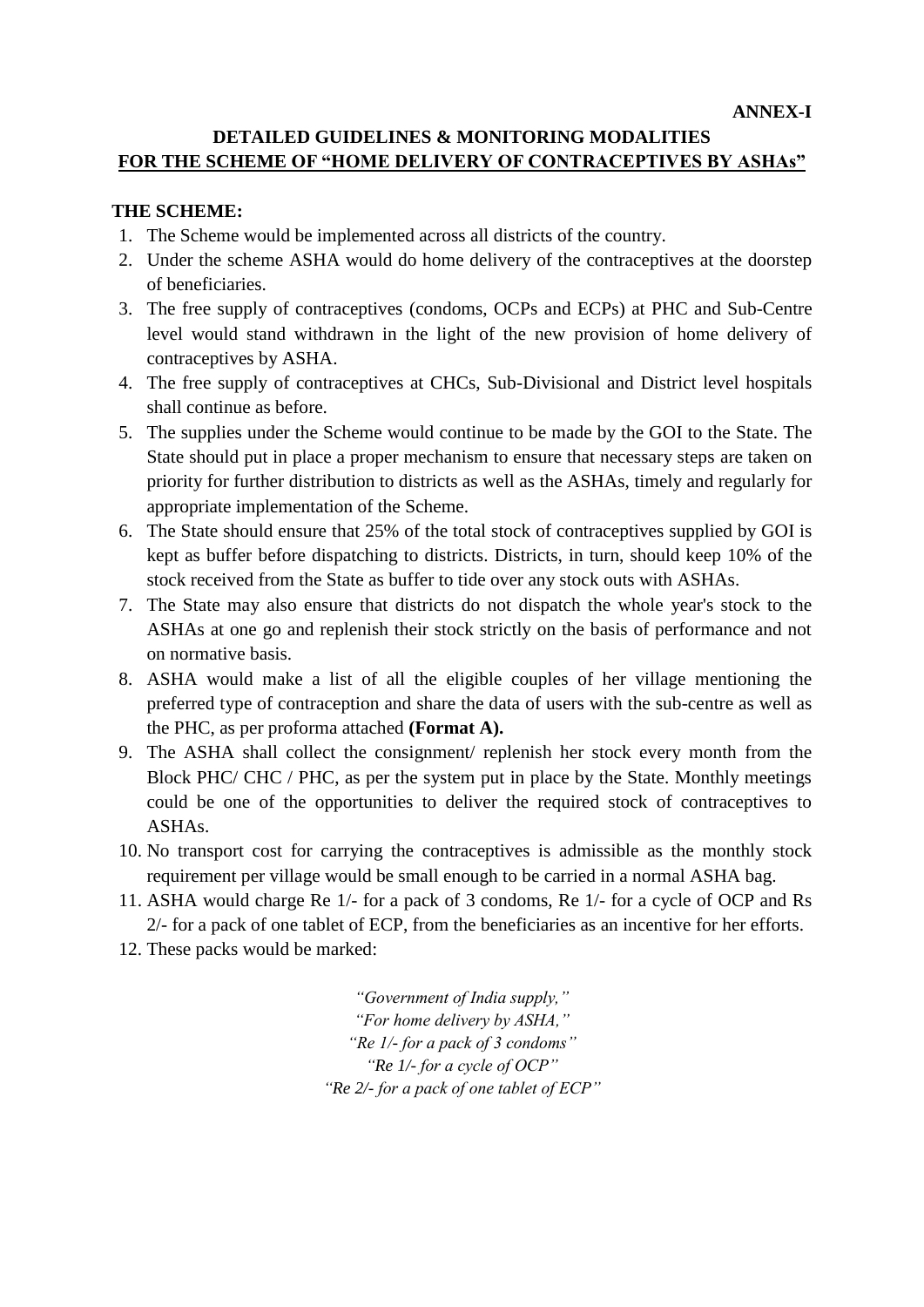# **MONTHLY REQUIREMENT OF STOCK FOR ASHA:**

A tentative monthly requirement of contraceptives needs to be calculated initially, Later on the requirement would be based on actual usage. Sample calculation for one month's stock based on national average for unmet need for spacing (rural):

Population : 1000 in a village (covered by an ASHA), Eligible couples : approx. 17% i.e. 170 Unmet need for spacing (rural areas) : 8.7% (DLHS-3), Stock per ASHA – Condoms :  $8.7\%$  of 170 x 6 condoms (per month) = 90 (30 packs) Additionally a stock of 10 OCPs and 10 ECPs should be given. Subsequent allocation of stocks would be guided by actual sale of contraceptives by ASHAs.

# **Important Note: It must be kept in mind that OCPs should be given by ASHAs only after due screening and on advice of ANM/ MO I/C.**

# **ROLES AND RESPONSIBILITIES:**

STATE:

- The State would designate a nodal person to manage and monitor the scheme.
- The State would orient the CMOs of the districts where the scheme is being launched.
- CMOs of the pilot districts would further orient MOs as well as other district officials including the ANMs and ASHAs on the details of the scheme.
- Communication material comprising of banners, posters and leaflets etc. should be developed locally and displayed at all the PHCs and Sub-centers.

# PHC I/C /ANM : MO I/C of PHC would:

- Certify ANMs, list of eligible couples and make corrections, if necessary.
- Ensure all ASHAs collect supply from designated place.
- Verify ASHAs' performance on a monthly basis.
- Screen the couples for eligibility for OCPs.

ASHA would:

- Inform / counsel all the eligible couples in her area regarding availability of various contraceptive choices.
- Get the clients screened by the MO/ ANM before selling OCPs to them.
- Prepare and update list of eligible couples in her village as per the following format **(Format-A):**

### **Format-A**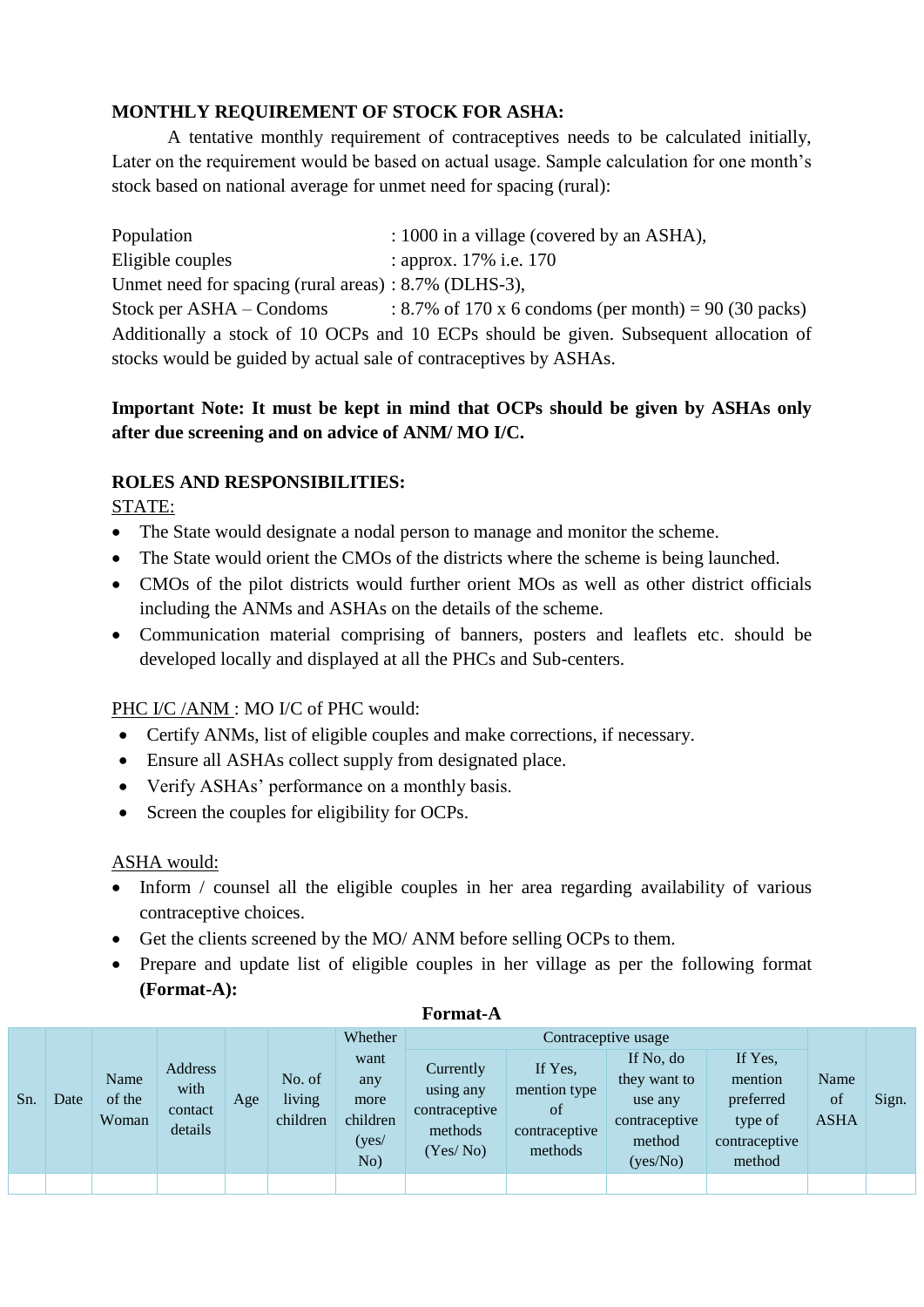- Deliver contraceptives at door step of the beneficiaries.
- Regularly collect stock from Block/ CHC/ PHC (may vary from state to state based on their own supply chain system).
- Charge the beneficiary at the approved rate, as an incentive for her efforts.

### **MONITORING OF SCHEME:**

The Scheme should be monitored closely at the PHC, CHC and higher levels.

### **State Nodal Officer:**

State nodal officer for family planning programme would have the overall responsibility for smooth conduct of this Scheme. He/ She would be responsible for the following tasks:

- Distribute contraceptives (received from State) to ASHA after ensuring that 25% of the stock received from GOI is kept as buffer stock.
- Conduct a meeting of all districts nodal officers and orient them on the Scheme.
- Designate a nodal person in each district for monitoring of the Scheme.
- Prepare a list of ASHAs and make a tentative calculation of yearly demand.
- Collect and compile monthly usage (of contraceptives) report from the districts and send a Quarterly Report to GoI ,as per the attached format **(Format-D).**

### **District Nodal Officer:**

- Orient all the MOs, ANMs and ASHAs regarding the scheme.
- Ask ASHAs to update list of eligible couples and compile it at district level; this would help in calculating tentative demand.
- Distribute contraceptives to ASHA after ensuring that 10% of the stock received from State is kept as buffer stock.
- Monitor the usage of contraceptives through a format prepared for Block offices
- Send the monthly report to the State.

# **MO I/C (Block PHC, CHC, Block Office etc):**

- MO I/C (Block PHC, CHC, Block Office etc.) would distribute contraceptives to ASHAs and replenish their stock strictly on the basis of performance and not on normative basis (and also availability of supplies).
- He/she would keep a record (monthly) in prescribed format **(Format-B)** which would provide information, such as stock received, items distributed, number of ASHAs received stock etc:

#### **Format-B**

| <b>Month:</b><br><b>Block:</b><br>District: |                           |                       |                                    |                                    |                |  |  |  |  |  |  |  |  |
|---------------------------------------------|---------------------------|-----------------------|------------------------------------|------------------------------------|----------------|--|--|--|--|--|--|--|--|
| <b>Contraceptives</b>                       | <b>Opening</b><br>balance | <b>Stock Received</b> | <b>Stock</b><br><b>Distributed</b> | <b>Balance</b><br><b>Available</b> | <b>Remarks</b> |  |  |  |  |  |  |  |  |
| Condom                                      |                           |                       |                                    |                                    |                |  |  |  |  |  |  |  |  |
| <b>OCP</b>                                  |                           |                       |                                    |                                    |                |  |  |  |  |  |  |  |  |
| <b>ECP</b>                                  |                           |                       |                                    |                                    |                |  |  |  |  |  |  |  |  |